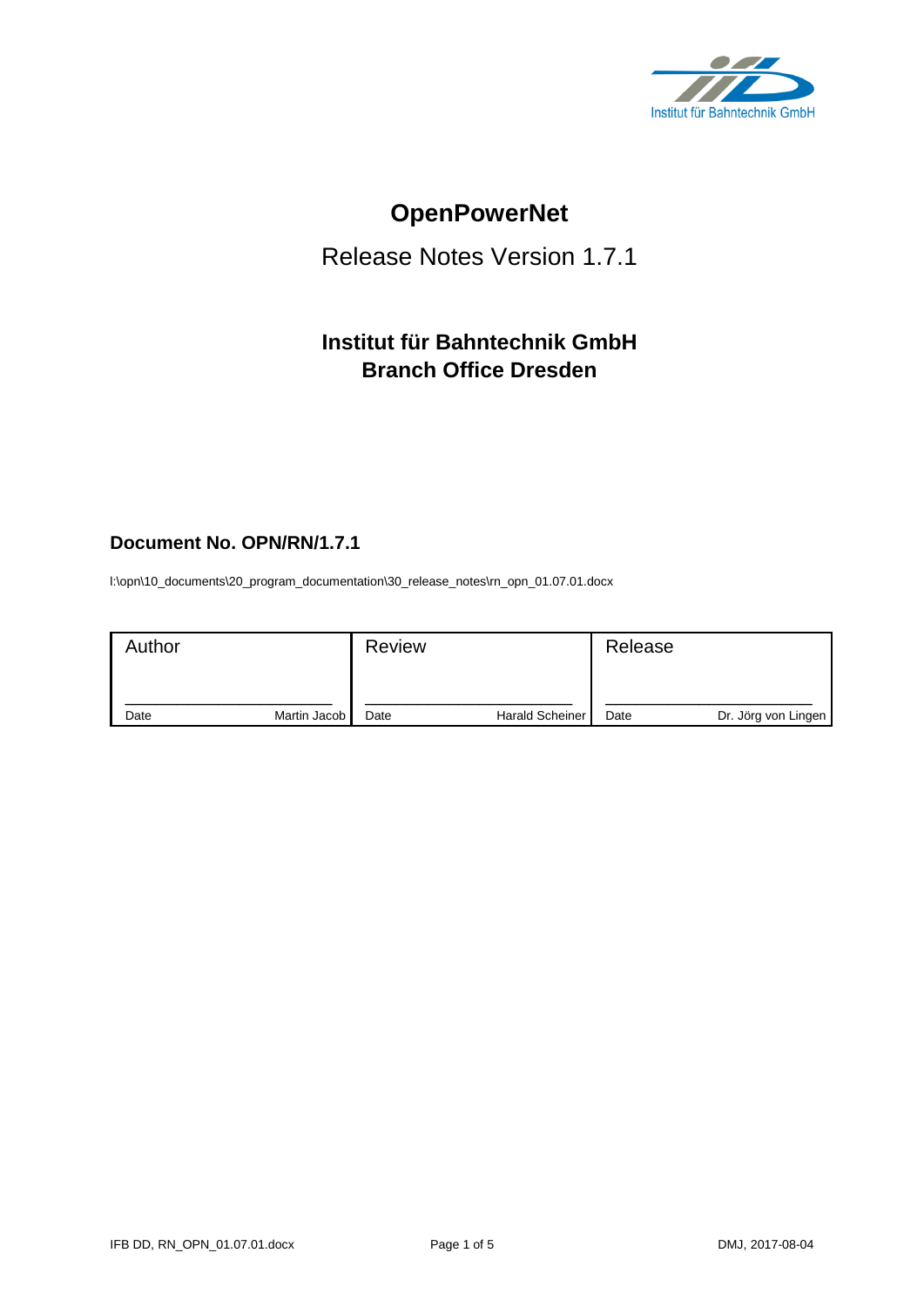

## **1 Introduction**

#### **1.1 Overview**

The purpose of this document is to describe the changes and the status of OpenPowerNet version 1.7.1. The document contains:

- o List of delivered files on DVD,
- o Description of the main functionality,
- o Any restrictions known,
- o List of corresponding documentation and
- o Known issues.

#### **1.2 Configuration**

See document Installation Instruction version 1.7.1 for required third-party software versions.

#### **1.3 Acronyms and abbreviations**

The following abbreviations are used within this document.

| <b>Abbreviat</b><br><u>ion</u> | <b>Description</b>              |
|--------------------------------|---------------------------------|
| 2AC                            | 2 Phase AC                      |
| AC                             | <b>Alternating Current</b>      |
| <b>ATM</b>                     | <b>Advance Train Module</b>     |
| <b>DC</b>                      | <b>Direct Current</b>           |
| <b>DVD</b>                     | <b>Digital Versatile Disk</b>   |
| <b>GUI</b>                     | <b>Graphical User Interface</b> |
| <b>ODBC</b>                    | Open Database Connectivity      |
| <b>PSC</b>                     | <b>Power Supply Calculation</b> |

### **2 List of files on DVD delivery**

```
OPN InstallationInstruction 1.7.1.pdf
OPN ReleaseNotes 1.7.1.pdf
OPN_UserManual_1.7.1.pdf
OpenPowerNet\my.ini
OpenPowerNet\createUser.bat
OpenPowerNet\OpenPowerNet-1.7.1.zip
OpenTrack\OpenTrack.V_1.8.4.2017-06-06.zip
ThirdPartyPrograms\ required by OpenPowerNet, see Installation Instructions
update\
```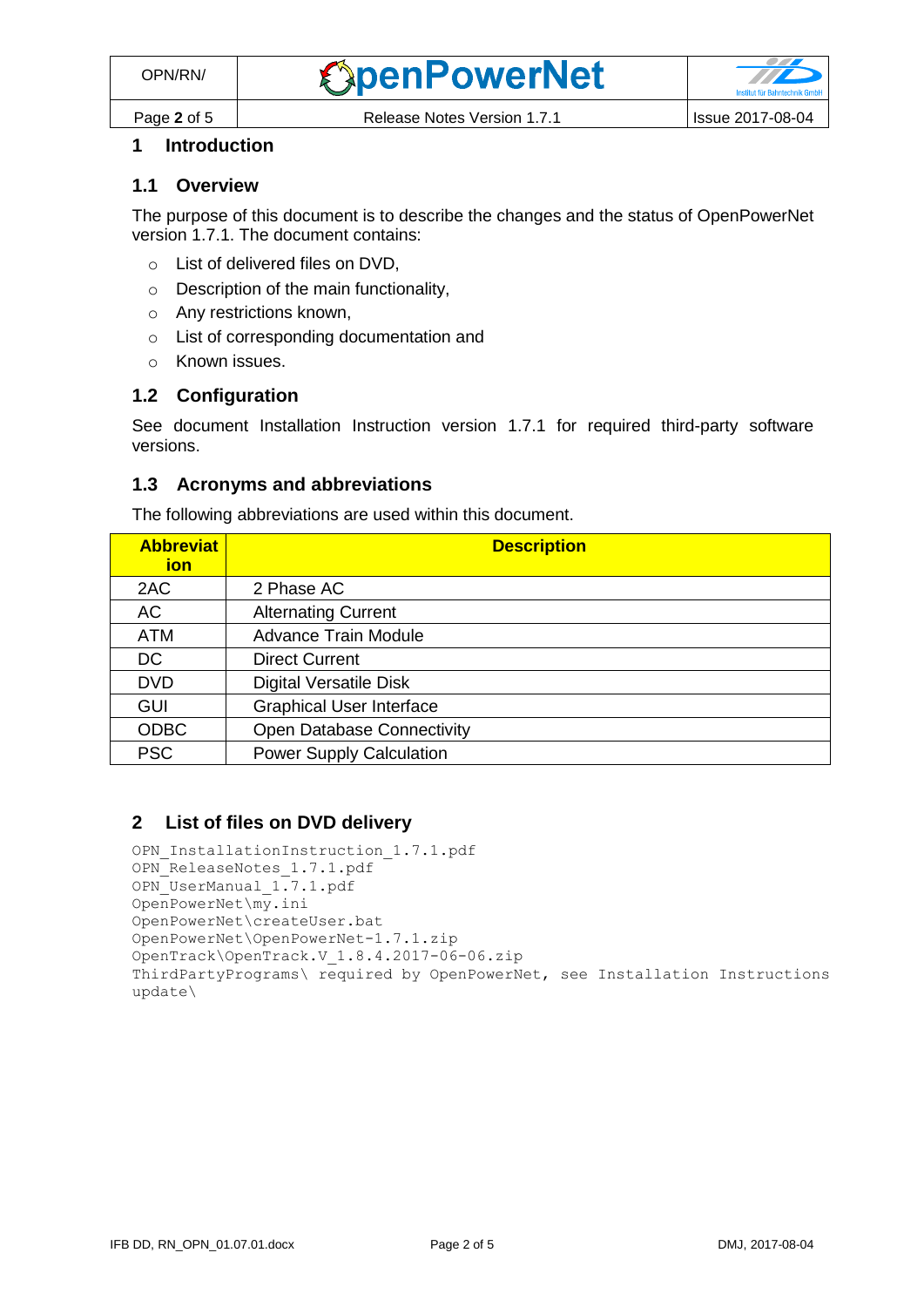

Page **3** of 5 Release Notes Version 1.7.1 Issue 2017-08-04

### **3 Main functionality**

OpenPowerNet version 1.7.1 has the following main functionality:

- Calculation of AC, 2AC and DC power supply system,
- Calculation of magnetic coupling of conductors is done internally,
- AC / 2AC power supply models:
	- o Transformer,
	- o Converter (SFC),
	- o Auto transformer,
	- o Booster transformer,
- DC power supply models:
	- o Rectifier/Inverter,
- Energy storage for stabilisation of line voltage and energy saving,
- Voltage limiting device model to limit the touch voltage,
- Calculation of tractive effort with retroactive effect to the railway operation simulator OpenTrack,
- Calculation regenerative braking,
- Consideration of tractive and braking current limitation,
- Consideration of power factor at vehicle pantograph,
- Calculation of electrical engines with single or multiple propulsion systems,
- Division of power consumption for multiple Train Operating Companies,
- Evaluation of engine energy storage,
- Consideration of coasting behaviour of the courses,
- Consideration of changing train mass at station stops,
- Calculation of short circuit currents,
- Quick evaluation of network structure using constant current engine model,
- Visualisation of results using prepared Excel-Files and
- <span id="page-2-0"></span>• Visualisation of results using the automated analysis of the Analysis Tool generating Excel and PDF files for:
	- o Minimum pantograph voltage,
	- o Maximum touch voltage,
	- o Maximum leakage current,
	- o Substation:
		- Feeder current versus time and as TRLPC1,
		- Busbar voltage versus time,
		- Power (P,Q,S) versus time and as TRLPC for input, output and total (per substation and total of all substations of a network),
		- Power factor versus time,
	- o Magnetic Field as flux density (B-field) and field strength (H-field),

<sup>1</sup> The **T**ime-**R**ated **L**oad **P**eriods **C**urve (TRLPC) shows the maximum or minimum of a set of varying window-size averages where the window time duration is defined by the x-axis value.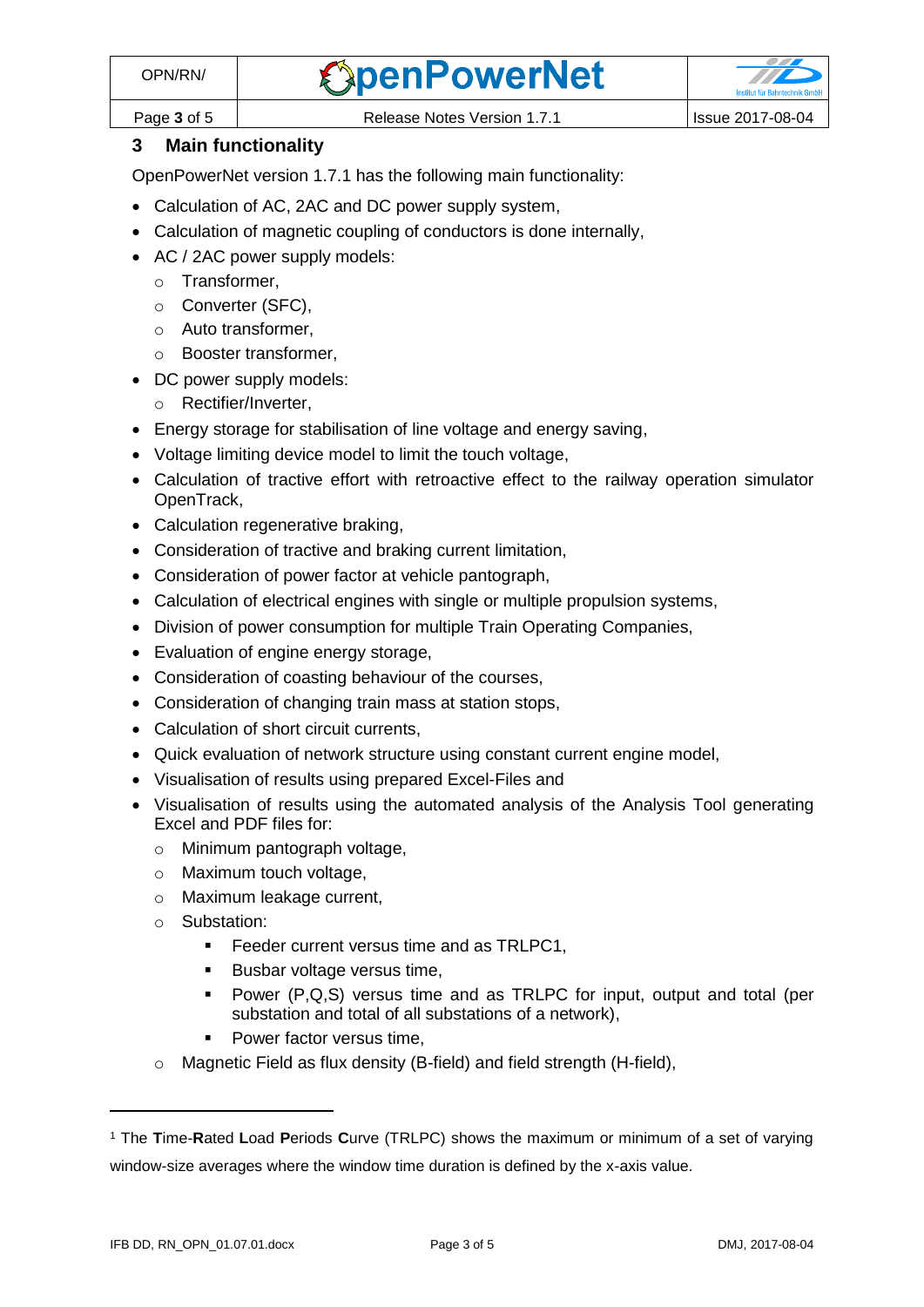| OPN/RN/     | <b><i><u>SpenPowerNet</u></i></b> | <b>Institut für Bahntechnik GmbH</b> |
|-------------|-----------------------------------|--------------------------------------|
| Page 4 of 5 | Release Notes Version 1.7.1       | Issue 2017-08-04                     |

- $\circ$  [C](#page-2-0)onductor and connector current versus time and as TRLPC<sup>1</sup>,
- $\circ$  Voltage versus time and as TRLPC<sup>[1](#page-2-0)</sup>,
- o Energy overview,
- o Vehicle specific charts,
- o Vehicle specific overview

#### **4 Changes since version 1.7.0**

- General:
	- o This is a bugfix release.
- NMMV
	- $\circ$  Fix Wizard cancel as this did not allow to close the wizard and blocked the application in case of a model parse error.
- Analysis Vehicles:
	- o If engines are mixed with/without auxiliaries, energy storage and transformer, some engines would be skipped for all engines charts (error message INT-W-522). Chart output will always be created now if the item is selected. This may lead to empty charts.

#### **5 Known restrictions**

OpenPowerNet is tested with OpenTrack version 1.8.4 (2017-06-06) and should only be used with this version.

OpenPowerNet is a single user application. It is not tested to use the same database for multiple users at the same time.

#### **6 Version of corresponding documentation**

The following table lists the version of the documents related to OpenPowerNet 1.7.1.

| <b>Document</b>          | <u>Version</u> |
|--------------------------|----------------|
| Installation Instruction | 474            |
| User Manual              |                |

#### **7 Known issues**

The following table contains all known but unsolved issues.

| When using larger time steps other than 1s, OpenTrack<br>sends the requests not for all courses in the same time<br>raster but OpenPowerNet is designed to calculate always in<br>the same time raster.                                                                                                                                                                             | ID | <b>Summary</b> | <b>Status</b> |
|-------------------------------------------------------------------------------------------------------------------------------------------------------------------------------------------------------------------------------------------------------------------------------------------------------------------------------------------------------------------------------------|----|----------------|---------------|
| Workaround 1: Use always 1s simulation time steps.<br>Can't be<br>371<br>solved.<br>Workaround 2: Set all times within OpenTrack in the raster<br>according to the selected simulation time step, e.g. for 3s<br>time step only time hh:mm:00, hh:mm:03, hh:mm:06<br>The simulation will be terminated by OpenPowerNet in case<br>of OpenTrack requests outside of the time raster. |    |                |               |